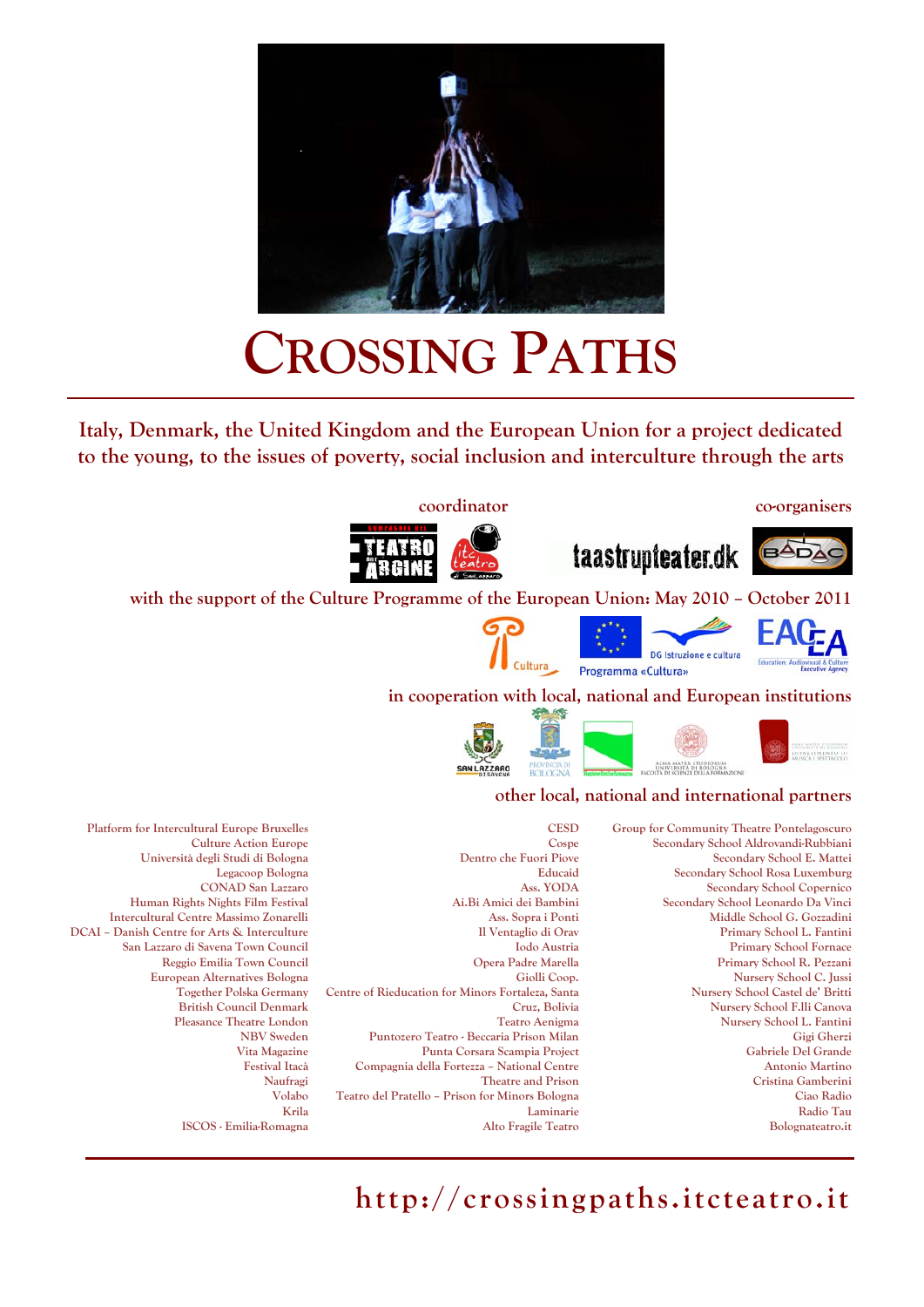**The Project.** Crossing Paths is a project **dedicated to youngsters, to the themes of poverty, social inclusion and interculture, and to the possible role of theatre and the arts as tools for personal growth, against social disease, apt to foster social inclusion**.

After years of international projects and thanks to the support from the Programme Culture of the European Union, **Teatro dell′Argine** (Italy - coordinator), **Taastrup Teater** (Denmark - co-organiser) and **Badac Theatre** (United Kingdom - co-organiser) have finally opened themselves to Europe!

# **The Themes and the Crossing Paths.**

- **theatre as a tool for growth, communication and intercultural dialogue** addressed to the young;
- **poverty and social exclusion** (theme of the Europen Year 2010);
- **interculture**;
- **active exchanges of artistic methods and practises** with companies and theatres all over Europe;
- **networking** with organizations, institutions, associations dealing with educational and social matters, both on a local and on an international level;
- **interweaving different knowledges and practices**: artists, educators, philosophers, psychologists, anthropologists, sociologists, pedagogists mixing up their work and enriching it thanks to reciprocal thinking and knowledges.

## **Actions.**

- **1. Theatre Workshops and Shows with Youngsters**
- **2. The Conference**
- **3. The Network and the Event**
- **4. The Final Ceremony and the Show Inverted**
- **5. Crossing Paths Showcase for Schools**

# **1. Theatre Workshops and Shows with Youngsters**



First, the project is about forming **three groups of youngsters** (one in Italy, one in Denmark, one in the United Kingdom), who will participate to a theatre workshop about the issues of poverty, social exclusion and interculture. During the 18 months of the project, each group will also work with the teachers and directors of the other two countries, who will go to the partners' cities both for **artistic and methodological exchanges**, and for **working directly with the youngsters**.

After a couple of months, the groups had become **four**: one group of Italian kids was added to the original three to balance the participants'ages.

At the moment, **two groups of kids aged 12-13** and **two groups of young aged 17-21** are part of the project.

The workshops will give birth to **four shows**, that will be performed **in May 2011 from 23rd to 28th in the occasion of the Festival of Schools in ITC Teatro** (in San Lazzaro di Savena, Bologna, Italy), the biggest festival of this kind in Italy. So, in May almost 40 artists and youngsters from Denmark and the United Kingdom will finally meet with their Italian colleagues in Italy, to exchange opinions, emotions, thinkings.

#### **2. The Conference**

Among the most important objectives, there's the conference of **May 21st 2011** (organized by Teatro dell'Argine in collaboration with Bologna University – Faculty of Education and Department of Music and Performing Arts) about the project issues.

Very important personalities will take part to the conference, experts who have given a strong contribution to these matters in different fields:

**Miguel Benasayag** (philosopher and psychoanalyst) **and Claudio Misculin** (Accademia della Follia)

**Alessandro Dal Lago** (sociologist)

**Marco Revelli** (historian and sociologist)

**Mimmo Sorrentino** (director and playwright) will hold their speeches in the morning. Besides, ther'll be a video speech by **Mario Mazzoleni** (Centre of rieducation for minors in conflict with the law, Santa Cruz, Bolivia).

In the afternoon, some **working groups** will be coordinated by very special guides, such as **Armando Punzo (Compagnia della Fortezza: theatre with prison inmates), Gabriele Del Grande (journalist and writer: Fortress Europe), Emanuele Valenti (Punta Corsara: theatre in the hard area of Scampia in Naples), Massimo Marino (journalist and critic), Paolo Billi (Teatro del Pratello: theatre with minor prison inmates), Alessandro Argnani (Teatro delle Albe), Hassan Abbad and Khalid Dahoub (Chantiers Sociaux Marocains), Federica Zanetti (Bologna University), Laura Gobbi (University of San Marino), Gerardo Guccini (Bologna University), Milena Magnani (writer), Alessandro**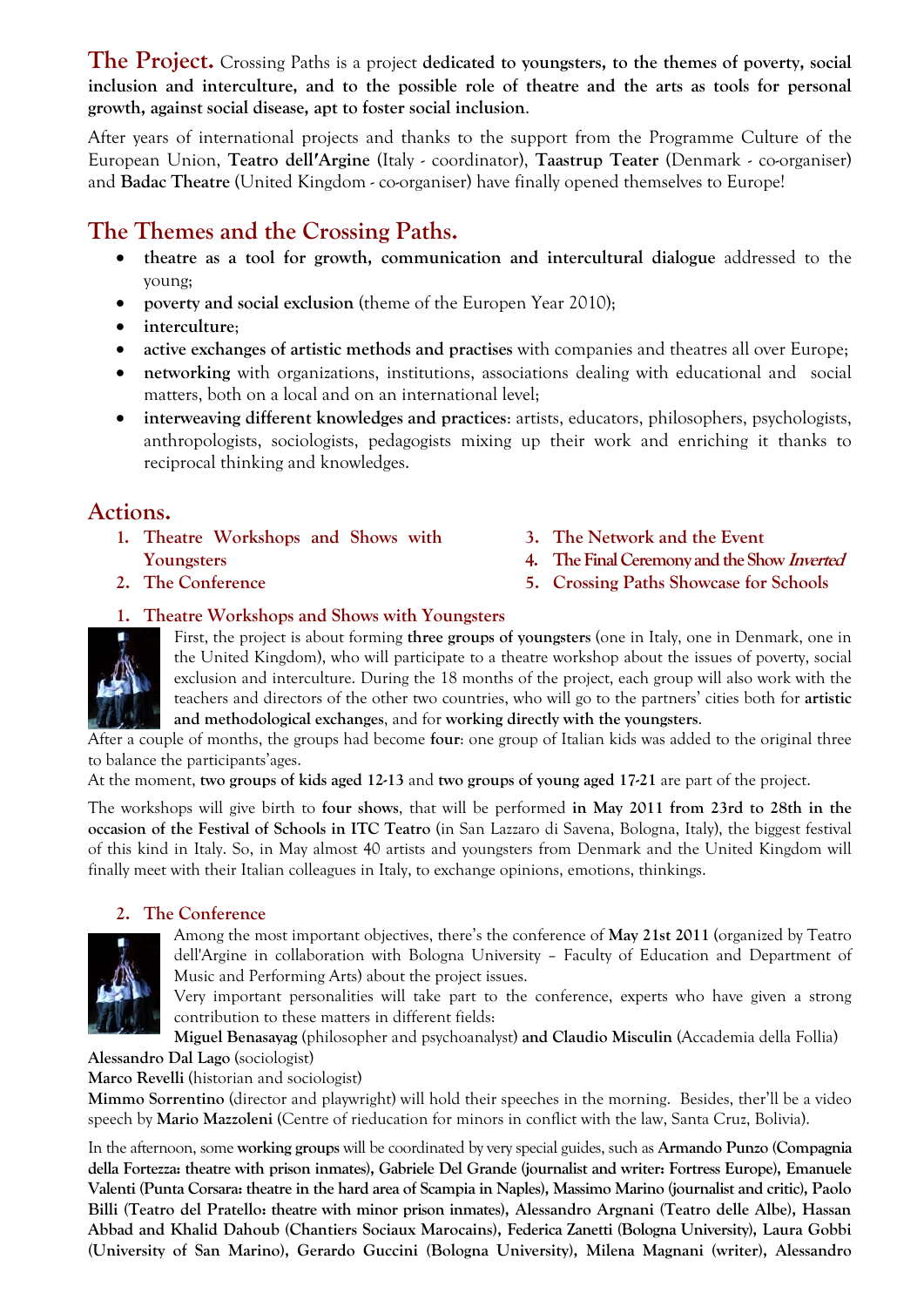**Castellari (reader), Luca Lambertini (social worker, journal "Gli Asini"), Mauro Boarelli (historian, working at the Culture Section of San Lazzaro di Savena Town Council), Gianpaolo Vulcano (Library Salaborsa) and Nicola Bonazzi, Micaela Casalboni, Pietro Floridia and Andrea Paolucci of Teatro dell'Argine.** 

#### ¾ **How can I participate?**

The conference is **opened to everybody**, though specifically thought for teachers and workers and experts in the educational, social, theatre fields. **Participation is free, subject to registration**.

#### **3. The Network and The Event**



One of the most important objectives of Crossing Paths is constructing a network of **associations, cooperatives, schools, universities, institutions, ngos, intercultural or social centres, theatre companies, artists or just individuals dealing with educational or social or artistic issues or works**. The network tries to chart, know and foster the meeting of those organizations who work in the same field or in close fields and could benefit from one another's activities, know-how and competences.

#### ¾ **How and why should I join the network? Procedures, advantages and a final event to come to the fore**

Joining the network is **free**. Besides, joining a European network gives some credits to those organizations that are going to apply for European fundings.

Each member will get a **dedicated page on the website**, where it can describe its own activites; will get a **monthly newsletter** keeping it up to date about the project; and will get the opportunity to **participate to the final event: Humanity Fair: fair of other humanities**. This is a sort of informative/performative event dedicated to the network members: each of them will get a tent, in which it can expose everything it likes about its own activities. Around the place, the young actors of the project will perform short scenes, poetry and dialogues. This event will be on **May 22nd 2011** in the Parco della Resistenza in San Lazzaro di Savena (Bologna, Italy).

If you want to join the network, just contact Giulia Ventura (giulia.ventura@itcteatro.it) and send her some details about you and/or your organization:

- NAME and LOGO of the organization or the person;
- **CONTACTS**: address, telephone and/or fax numbers, e-mail and website addresses, contact people;
- **DESCRIPTION** of the activities (10 lines in English are enough);
- **PHOTOS** of the activities, with English captions.

#### **4. The Final Ceremony and the Show Inverted**

The final day of the big May event will be on **May 29th 2011**:

- at **5.00pm**, there'll be the traditional **Award Winning Ceremony of the Theatre and the Visual Arts Contests of the Festival of Schools**; the Italian, Danish and English teams will of course be there as special guests, together with the Mayors of Taastrup and San Lazzaro di Savena;
- at **9.00pm**, **Taastrup Teater** will perform **the show Inverted**, a poetic and comic clown performance about feeling excluded, strangers, different, out of place.

#### **Inverted**

*Two clowns from different universes, meet... in this world. One is looking for the most fantastisc spot in the world, where she can settle down. And feel she belongs. The other one is running away from the turmoil of the world, finding it hard to be accepted. Communication is very difficult, because language and culture don´t actually match. So the never ending tragic-comic story about how we need to communicate, so we can survive and let a better life evolve from it... can begin.* 



*Replace fear of the unknown with curiosity... is our goal. The performance is full of poetry, mischief, beauty and pain... and hopefully a lot of laughter, when the* 

*audience recognize themselves.* 

#### **5. Crossing Paths Showcase for Schools**



In the Festival programme, the Crossing Paths Showcase will be inaugurated: it will include, besides the four project groups, **all the companies of kids and teens who will perform shows about the project issues**.

Being part of the Festival and the Crossing Paths Showcase is **free, subject to application and subsequent registration**. The only limit is the timetable. For information, please contact Giulia

Pompili (giuliap@itcteatro.it)

[This project has been funded with support from the European Commission. This publication (communication) reflects the views only of the author, and the Commission cannot be held responsible for any use which may be made of the information contained therein.]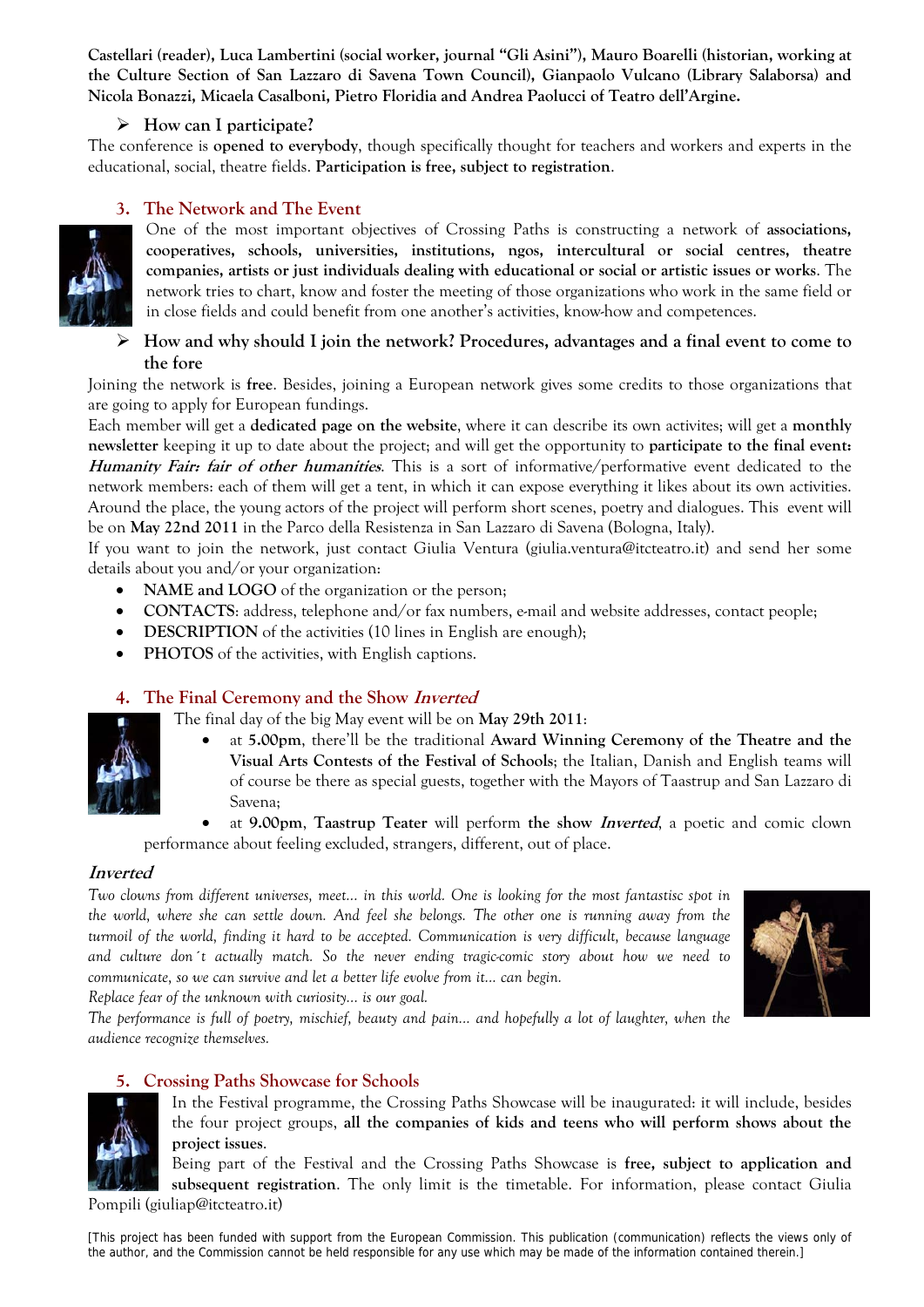

# **Detailed description of the project**

Context and origins General and specific objectives Themes Project activities Working methods Intercultural dimension Impact Multiplying effect Follow-up Visibility Dissemination and exploitation of results Partners curricula (inclusion of young people with fewer opportunities)

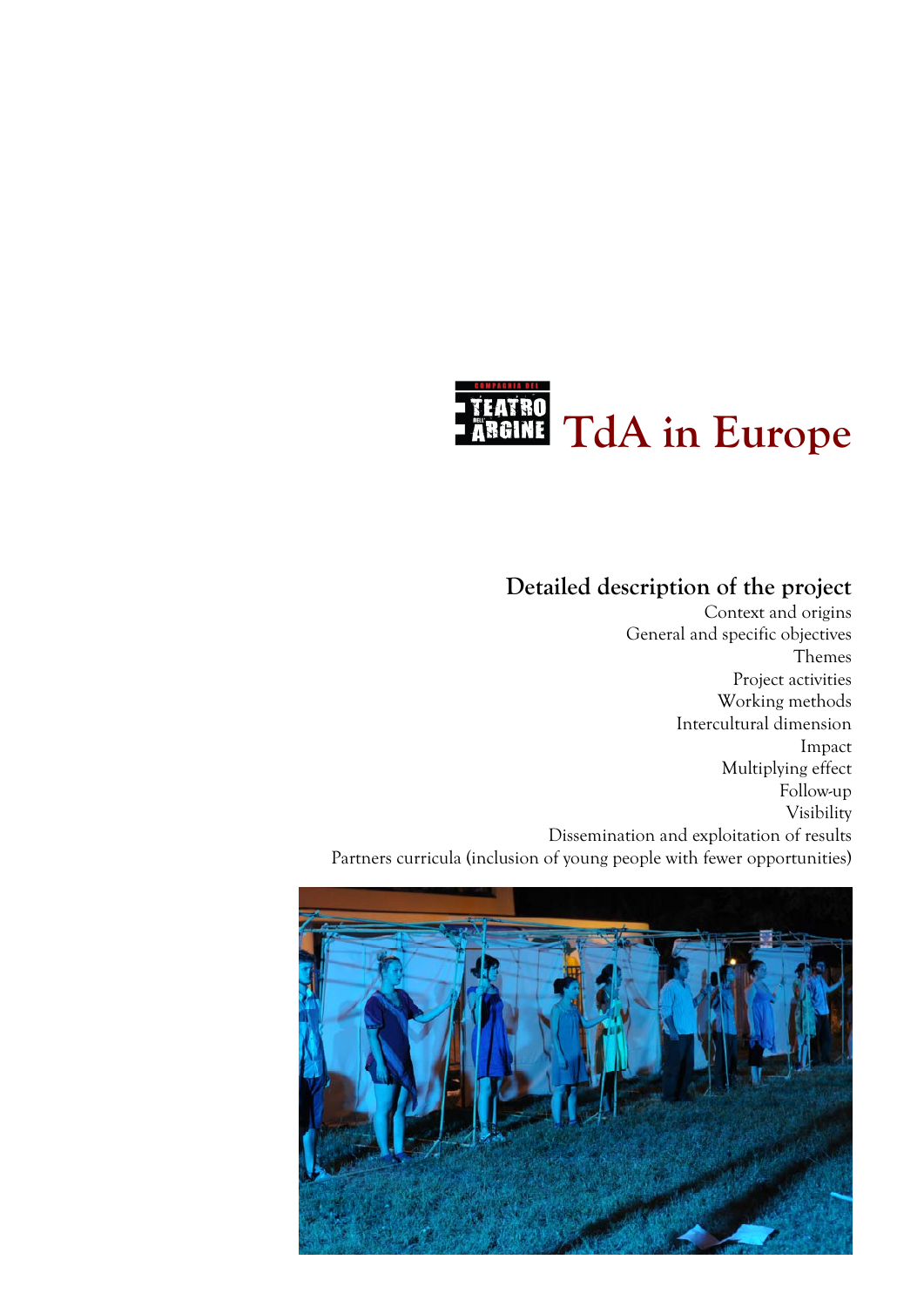# **Detailed Description of the Project**

#### **CONTEXT AND ORIGIN**

With the accession of 10 new Member States on 1 May 2004, the diversity of the Union greatly increased, with an immense richness of cultural, social and linguistic diversity. Moreover, European societies are undergoing major demographic changes resulting in an ageing and shrinking working-age population and sustained immigration flows. In such a context, the shared values that hold European societies together, such as freedom, fairness, tolerance and solidarity, became more important than ever. The sociological, economic and cultural aspects of youth life have changed significantly as a result of demographic changes (ageing of societies due to the combined effect of a lower birth rate and increased longevity) and changes in the social environment, individual and collective behaviour, family relationships and labour market conditions. Young Europeans need tools for expression; after all, these are precisely the people who are primarily affected by economic change, demographic imbalance, globalisation or social exclusion. Young people in Europe form part of societies, open to outside cultural and economic influences and they are a particularly receptive group when it comes to tackling discrimination, more especially racism and xenophobia, and are particularly committed to a multicultural society.

**Crossing Paths** is perceived as a frame where young European citizens are given the chance of direct, personal experience of what European citizenship and its values mean in practice and mainly through exchange and mobility schemes.

**Crossing Paths** challenges the development of social themes and issues such as intercultural dialogue and social inclusion, tolerance, peer and non formal education through the international language of performing arts. The project involves children, youth and adults in three different Member States: Italy (Compagnia Teatro dell'Argine – Co-ordinator), Denmark (Taastrup Theatre – Co-organiser n. 1), United Kingdom (Badac Theatre – Co-organiser n. 2). The partners were selected in order to represent different realities in Europe and yet dealing and facing the same problems on a daily basis.

Through artists mobility actions, **Crossing Paths** aims to improve the quality of inter-personal relationships among children, youth and adults, promoting the active participation of people in civic society and the values of tolerance and solidarity to foster intercultural dialogue through performing arts, interpreted as a tool to achieve greater European integration and more active European citizens.

The question of fighting discrimination, solidarity, equality and multiculturalism are values that are generally endorsed by young people. They are the heart of European integration, but also of cooperation with the rest of the world. In this sense, **Crossing Paths** wants to fulfil the expectations of young people to protect universal fundamental rights. Consequently, intercultural dialogue is perceived here as a mean to promote and protect those rights and values.

Nowadays, the distinction between youth and adult cultures is becoming indistinct, new moving and sometimes heterogeneous cultures have developed. It is assumed that new cultural patterns will be less age-bound than they are today. However it remains to be an important task to enable young people to shape and express their own cultures, but also to understand other cultures.

Therefore **Crossing Paths** wants to work primarily with children and youth to develop an intercultural path to be addressed to adults through the performance, in order to spread a common intercultural dialogue message using the international language of acting.

#### **GENERAL OBJECTIVE**

Effectively, the objective of **Crossing Paths** is to encourage young people to make an active contribution to European integration, to develop intercultural dialogue and understanding, strengthening fundamental values such as human rights and combating racism and xenophobia, developing a sense of solidarity, encouraging a spirit of enterprise, initiative and creativity, fostering the recognition of nonformal education, and developing cooperation, also international cooperation through the international language of theatre and drama.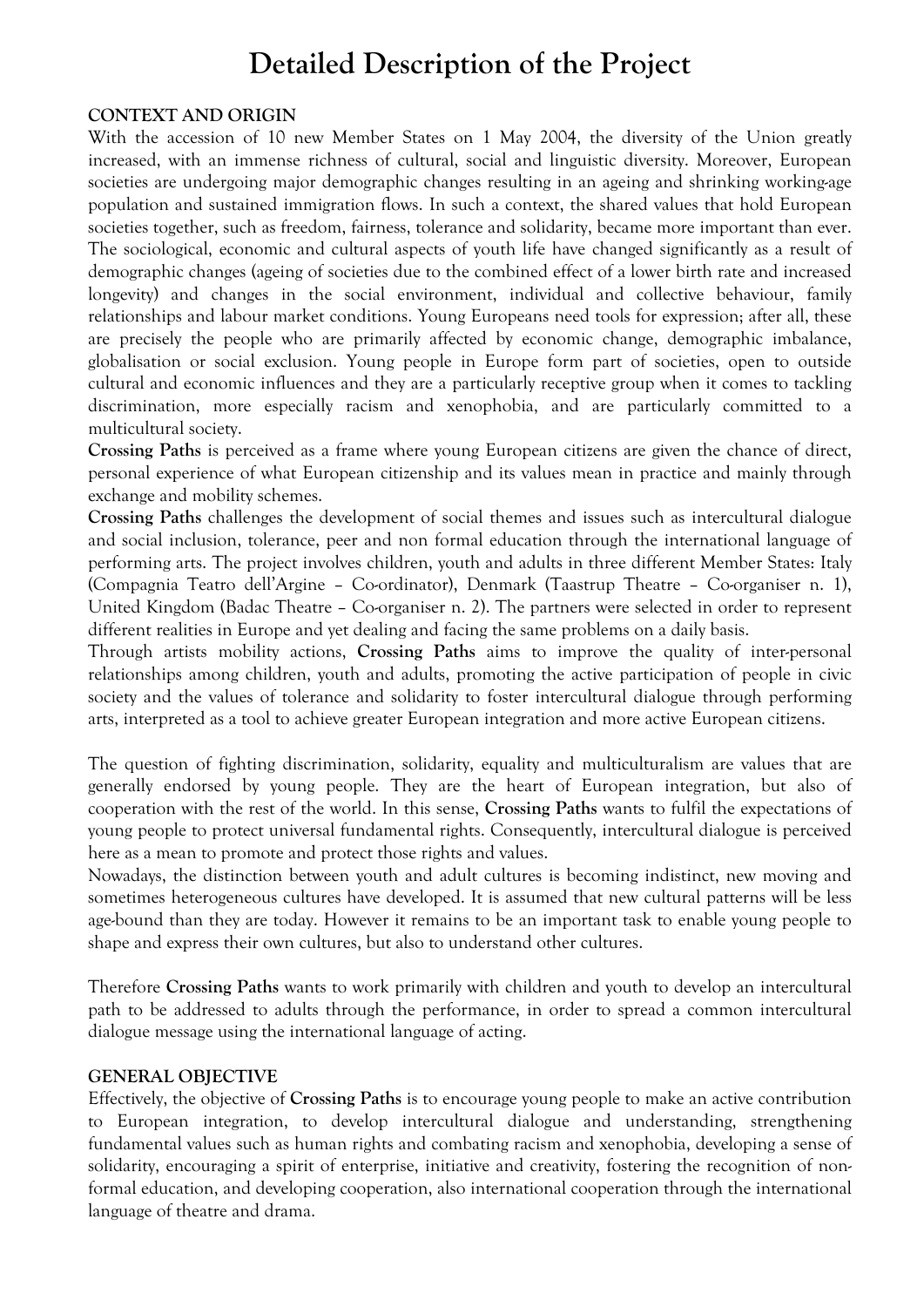#### **SPECIFIC OBJECTIVES**

- intercultural understanding
- strengthening of fundamental values
- cooperation, exchange and development on a European level of artistic methods and practices in Social Theatre and non formal education through drama
- support of trans-national mobility of people working in the cultural sector
- encouragement of trans-national circulation of artistic and cultural work and products
- non formal education and peer education to social inclusion, integration and tolerance
- support to anti-racism actions
- encouragement of understanding of cultural diversity and fundamental common values, enhancing mutual understanding and respect among young people from different countries and help them to explore identities
- involvement of people with fewer opportunities
- support to the dissemination of theatre culture and art as a working method for the fostering of intercultural dialogue
- increased involvement of teachers in non-formal education activities and awareness of nonformal education importance

#### **THEME**

The chosen theme overall is intercultural dialogue and social inclusion.

#### **PROJECT ACTIVITIES**

#### **Preparatory activities and apv**

The project Crossing Paths will begin 01/05/2010. A kick off meeting (APV) for the steering committee is planned in Italy in the beginning of May 2010. The first month will be used for the Italian partner to organise and prepare the meeting, and for the other partners to discuss the project internally in the organisation.

During the APV the actions and methods to follow and to implement are discussed in order to adopt common guide lines for the three partners:

- systematic research and mapping of the European territory concerning activities related to intercultural dialogue through theatre on a local level and identification of compatible already existing events;
- set up a database with stakeholders contacts (schools, theatre operators, relevant volunteering associations and NGOs);
- analysis of educational needs among stakeholders;
- discussion on the possibilities of having a Ph.D. researcher or student doing case-study research on Crossing Paths;
- preparation of proposals on educational materials and educational activities;
- set up of a calendar for the implementation of activities at local level (workshops);
- planning for artist exchange between partners
- set up of a calendar for the implementation of activities at trans-national level (Festival of School Theatre in Bologna and possible participation in the ASSITEJ 2011-festival and conference);
- set up of a web site with blog kept updated with the activities of the European work group.

#### **Workshops for children and youth**

Each partner organizes a path of performing arts workshops as schools extra-curricula activities for pupils, developing the theme of intercultural dialogue, social inclusion and tolerance; drama becomes the mean of communication among the three groups and within the groups among the participants. As a matter of fact each participant group is formed by children and youth with different origins and backgrounds. Taastrup Theatre works with pupils and their families from a nearby housing-project in order to supply skills to the pupils and contribute to a balanced development of the neighbourhood.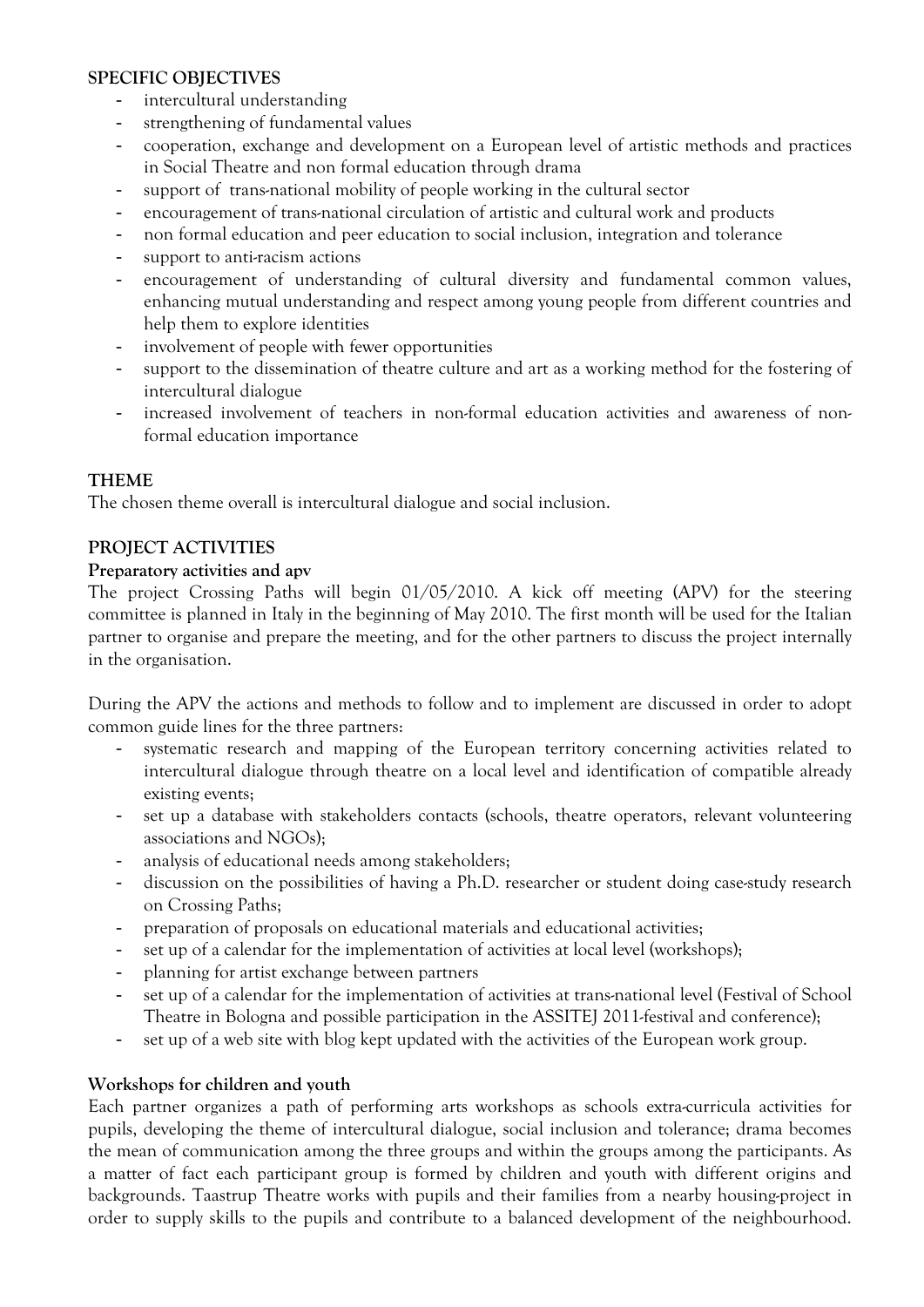Compagnia Teatro dell'Argine (IT) carries on activities with asylum seekers and immigrants in and outside schools. Badac Theatre (UK) has engaged with for teenagers dealing with social inclusion issues.

The workshops are also a trans-national exchange field for theatre operators and artists, since each partner association plans to host one or more artists or theatre operators for a period from a partner country to interact within the local activities. Each partner will choose two artists among the other partners which will also have the key role of exchange supervisor for the production and for other activities. This does not mean that he/she will be the only one following and assisting the production. It is of main interest for all three theatres to learn by close exchange of experiences during the production. It will be natural that the exchange supervisors are also the persons that will be hosted for a period by the partner.

#### **National and European networks for exchange and development**

During the project a network will be established in each country centred around the use of Social Theatre and non formal education through drama in schools to attend the theme of intercultural dialogue and social inclusion. Each partner has already a good informal network with various stakeholders from schools, volunteering association, universities and others which are interested in this theme. The project gives the resources to strengthen the network by building up a website, newsletters together with the offer of various activities, workshops and courses. The network will clearly include the schools and other stakeholders connected to the productions made through the workshop for youth and children, but may also have other stakeholder groups.

- organisation of educational events in order to awake schools/teachers on a local level: workshops implementing experience and practical education for teachers and theatre operators in order to establish new methods and approaches to intercultural dialogue; analysis of educational needs among stakeholders; preparation of educational materials and educational activities proposals; the set up of a European working group, developing the theme of intercultural dialogue in schools, where teachers and theatre operators can take part in order to develop paths and events for life long learning, education and fostering of intercultural dialogue;
- steering committee meetings: four meetings are planned for the steering committee in order to evaluate the state of the art and discuss the planned activities and changes, if needed.

#### **EVALUATION ACTIVITIES**

The evaluation activities are carried on both at local and trans-national level.

- Local level: the evaluation activities at local level are carried on within each partner's working group through practical activities (evaluation games) which are appropriate for a young crowd and offer an instant evaluation of the state of the art allowing improvements and changes to the planned schedule and method in a very short time and reflect clearly the mood and the involvement of the participants. As far as adults are concerned, discussions and questions times are planned.
- Trans-national level: the working group studies the evaluation reports elaborated at local level, analysing the situation globally during the steering committee meetings.
- As soon as we are able, we will start to use contacts to the universities in order to present Crossing Paths as a possible case for a Ph.D.-study or a research project within the Science of theatre and drama. This will open up for a mutual benefit, where the project will both get the analytical resource, and a good way to disseminate the experiences in academic circles.

#### **WORKING METHODS**

Experience learning and training: participants work and learn together through practical activities. The use of this intercultural working method not only provides the participants with an opportunity to explore several issues, cultures and identities, but can also ensure participation of all young people on an equal basis, regardless of their language abilities or other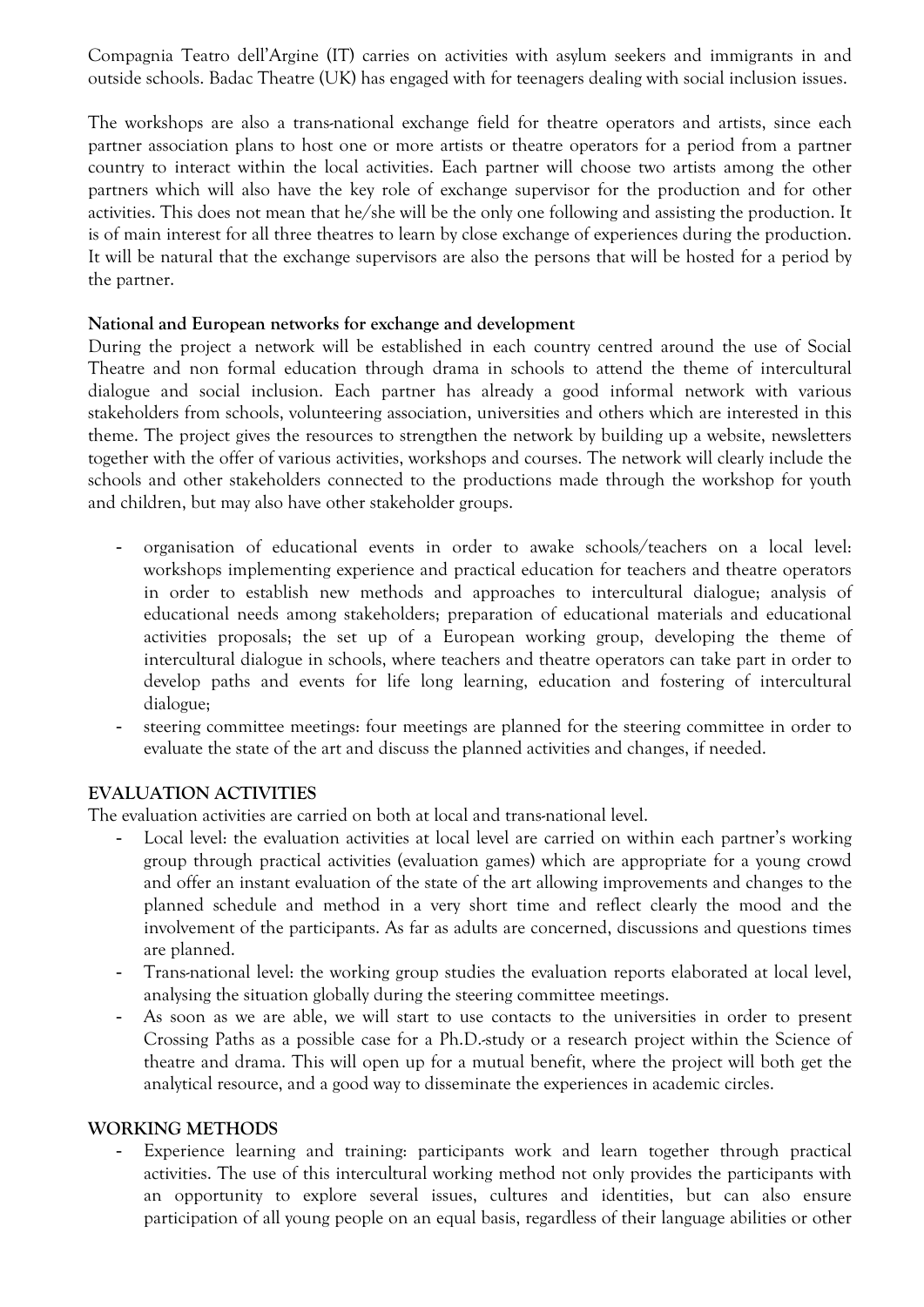skills. Working together side by side to achieve a common goal allows the participants to learn from diversity and overcome cultural and social barriers;

- Non-formal education: works with the aim of communicating contents and creating the conditions for **Crossing Paths** to be a place for discovery, experience, understanding and inspiration, accessible to all. The activities are based on an informal educational approach. In the interactive workshops the teacher invites the participants to conduct the activity first-hand and guide them through a process of description and understanding of intercultural dialogue. Experiences in the workshops are based on exploration and discovery, not on the verification and formalization of principles and laws. Intercultural dialogue parts from the emphasis on social issues. From here a series of group activities, conceptually connected one to the other, lead to a deeper understanding of the initial issue. Our methodology is based on exploration, observation and active involvement, and our aim is to help participants to use their knowledge and abilities to interpret and learn from cultural diversity through drama and play the lead in their own learning process.
- Peer education: peer means equal, meaning we all learn together and that all our contributions are of equal worth; it's the non-formal learning process that gives empowerment, confidence and independence to young people whatever their background (in terms of ethnicity, culture, religion, belief, education, etc…). Hence the link to cultural diversity. It is the most suitable system to allow young people to learn, not from an educator, but from each other through discussions and practical activities, among which performing arts and drama. It is underpinned by the principle that young people are the experts on their own lives and are therefore the best starting point in any learning process; it gives young people the opportunity to utilise their skills and share their knowledge (information) with their peers and other members of their community; it helps create positive images of young people, it helps to change attitudes and behaviours towards young people and encourages adults to recognise the value that young people's contributions bring to society at local, national and international levels. **Crossing Paths**  considered as a cultural diversity project aims to challenge negative views and opinions, stereotypes and prejudices about ethnicity, culture, belief, etc.; it aims to change attitudes and behaviours towards certain groups of people by working towards creating positive images of those groups and by encouraging other community members to recognise the value that those groups' contributions bring to all levels of society in different dimensions. Peer education is non-conventional learning in an inspirational way, which encourages people to "learn to learn". Its focus is on groups and "equal teaching equal", all people share the responsibility, therefore it is not only for young people, it is for everyone. **Crossing Paths** adopts this method to transfer the message from youth (actors) to adults (audience).

#### **INTERCULTURAL DIMENSION**

**Crossing Paths** foresees a strong intercultural dimension on more than one level. As a matter of fact the three involved groups from Italy, Denmark and United Kingdom carry on an interaction among them in order to implement the planned activities which are developed locally with youth coming from different countries as well, sometimes Third Countries. Therefore the intercultural dimension foresees two stages: each group works locally including people from Third Countries; each group performs in the different partner countries bringing the intercultural dimension from European to extra-European. The intercultural dimension in **Crossing Paths** aims to develop participants as intercultural actors or mediators who are able to engage with complexity and multiple identities and to avoid the stereotyping which accompanies perceiving someone through a single identity. It is based on perceiving the interlocutor as an individual whose qualities are to be discovered, rather than as representative of an externally ascribed identity. The activities implemented through **Crossing Paths** are developed on the basis of respect for individuals and equality of human rights as the democratic basis of social interaction. So performing arts with an intercultural dimension help students, teachers, actors, parents, stakeholders and all the participants at the project to acquire the social competence needed to communicate what they want to express in correct and appropriate ways, the ability to interact with people as complex human beings with multiple identities and their own individuality.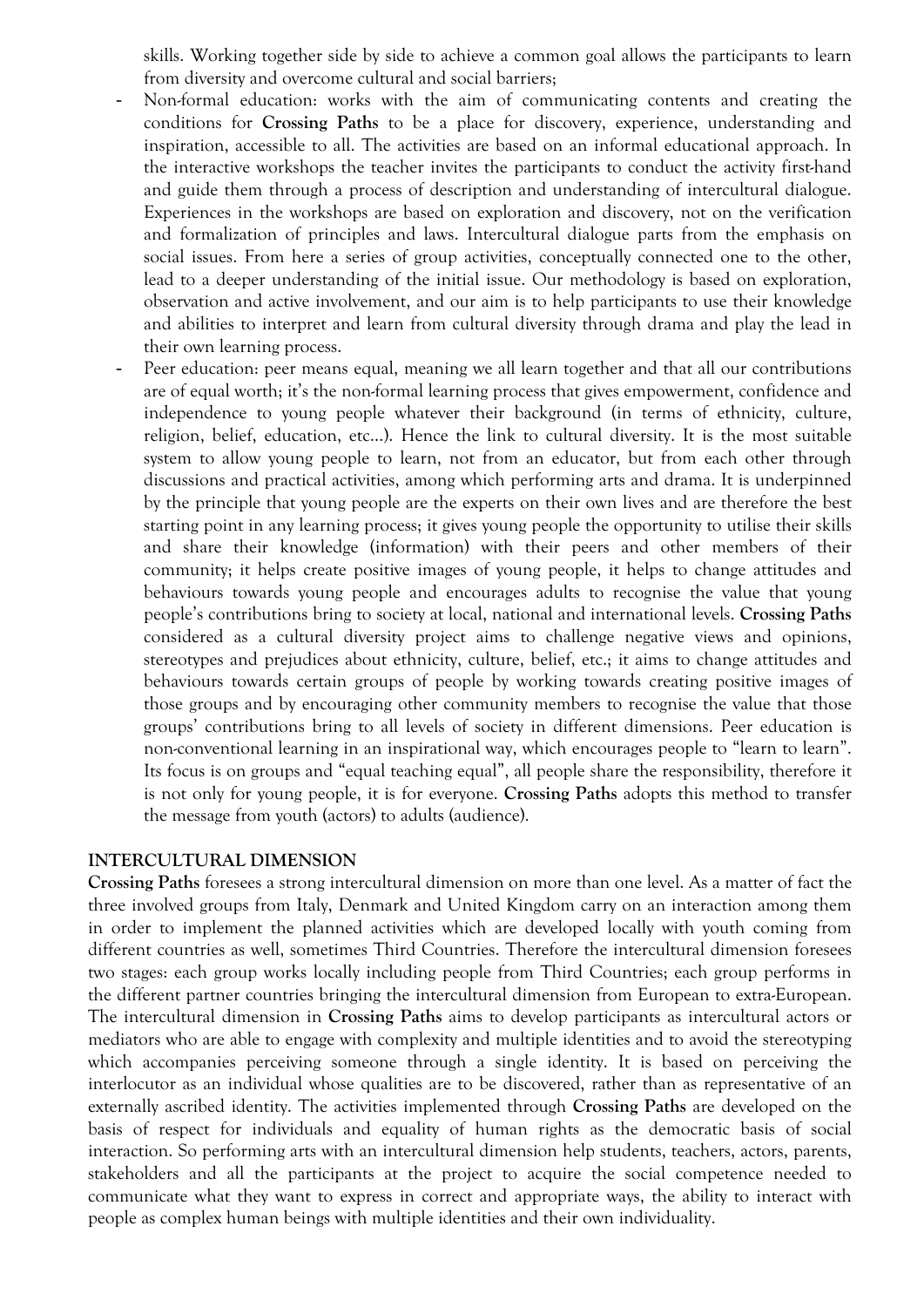#### **IMPACT**

**Crossing Paths** leads to youth encounters that bring young people into contact with other cultures and other realities and provide them with opportunities to discuss specific themes. Young people can thus learn a lot from each other and are able to discover and explore similarities and differences between their cultures. Such an experience can help fight negative prejudices and stereotypes. Moreover, the effect of such a youth encounter on the local population can give rise to more positive awareness of other cultures and have an impact not only on young people themselves and their associations' activities, but also on the local communities involved.

#### **MULTIPLYING EFFECT**

**Crossing paths** proposes on one hand cooperation between the partners on the production of three school theatre plays, on the other hand parallel network activities which aim at the artistic exchange and the development of the mentioned drama and education methods. Both of these will create multiplying effects.

For the first part, families of the participants are involved strongly, as the first social effect of the project. The audience, therefore the local communities, adults, local authorities, decision makers and stakeholders in general are then reached by the message that youth spread out with their workshops and their final performances. Also the schools and operators of the education sector are actively involved in order to evaluate and consider a non-formal education tool, such as performing arts, to be included along side with regular curricula activities.

The network set up at national level will be in close contact with the European dimension and the other networks. This is assured by the exchange of artists as well as for newsletters and websites reporting both local and European activities. In the creation of the network we will focus on openness to participation from all in the network and possibly back-up activities or initiatives from other actors. This means that the project creates an entrepreneurial spirit in the network encouraging to start projects, studies or cooperation.

#### **FOLLOW-UP**

Setting up of a permanent European working group, where teachers and theatre operators can take part in, in order to develop paths and events for life long learning, education and fostering of intercultural dialogue. There are already existing contacts of potential future partners in the following MS: France, Germany, Poland, Belgium, Norway and Romania.

The European working group will develop a network of theatre operators, teachers, schools, artists and students that will develop social awareness towards social inclusion, fight against racism and xenophobia through performing arts, increasing the chance for youth and artists mobility across Europe.

#### **VISIBILITY**

- Workshops
- 17th Assitej World Congress and performing arts festival for young audiences.
- Cooperation with platform for intercultural Europe
- Festival of School Theatre
- Guide lines
- Web site with blog
- Newsletter
- Setting up an information campaign throughout European schools to foster the power of drama practice as a tool for intercultural dialogue
- Video documentary

At all these stages of the **Crossing Paths**, the Culture Programme (2007-2013) receives visibility through the use of the official logo, the mention of it, and ad hoc activities during workshops.